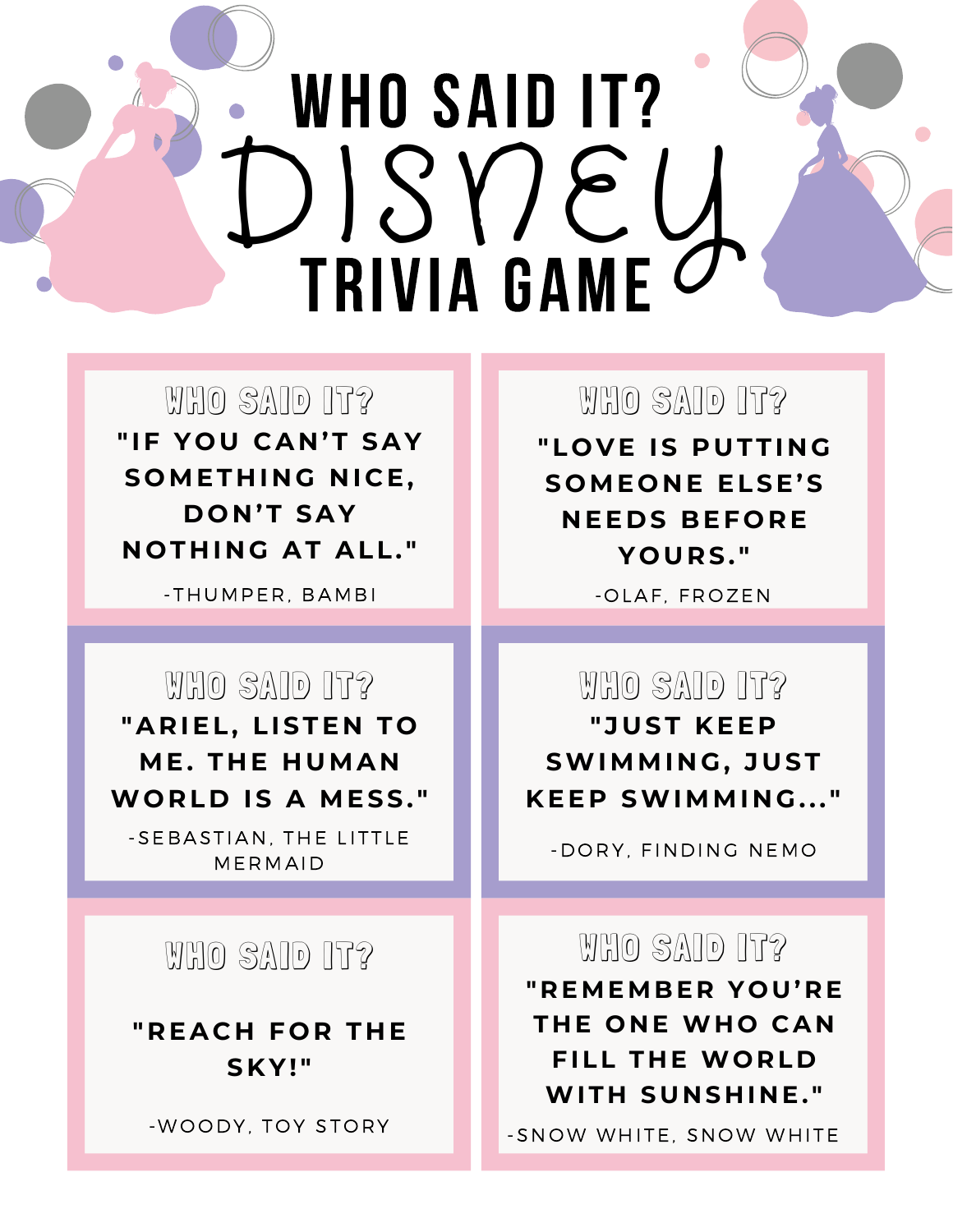# WHO SAID IT?

#### **" H AKU N A MATATA. "**

- TIMON AND PUMBAA. THE L I O N KING -MUSHU, MUL AN

## WHO SAID IT?

#### **" H OW CA N Y O U R EA D T H IS? T H E R E'S N O P I C TUR ES! "**

**CHORES IN MY ROOM CHORES IN MY ROOM** – PE A R L , F INDING NEMO -GASTON, BEAUTY & THE **BEAST** 

# WHO SAID IT?

**"WH AT CA N I SAY? T H E CAME RA L O V ES ME. "**

> -MIKE WAZOWSKI. MONSTERS INC.

## WHO SAID IT?

**"MO TT O ? N O T H I N G, WH AT'S A MO TT O WIT H Y O U? "**

- TIMON, THE LION KING

WHO SAID IT? **"Y O U' R E ALL WAY PAST THE BEAUTY SLEE P T H I N G, T RUST ME. "**

WHO SAID IT?

**"AW, Y O U GUYS MA D E ME I N K . "**

WHO SAID IT?

#### **"T O I N FI N ITY A N D BEY O N D . "**

- BUZZ LIGHTYEAR, TOY STORY

WHO SAID IT?

**"T H E O N LY LIMIT IS Y O UR IMAGI N ATI O N . "**

-HIRO, BIG HERO 6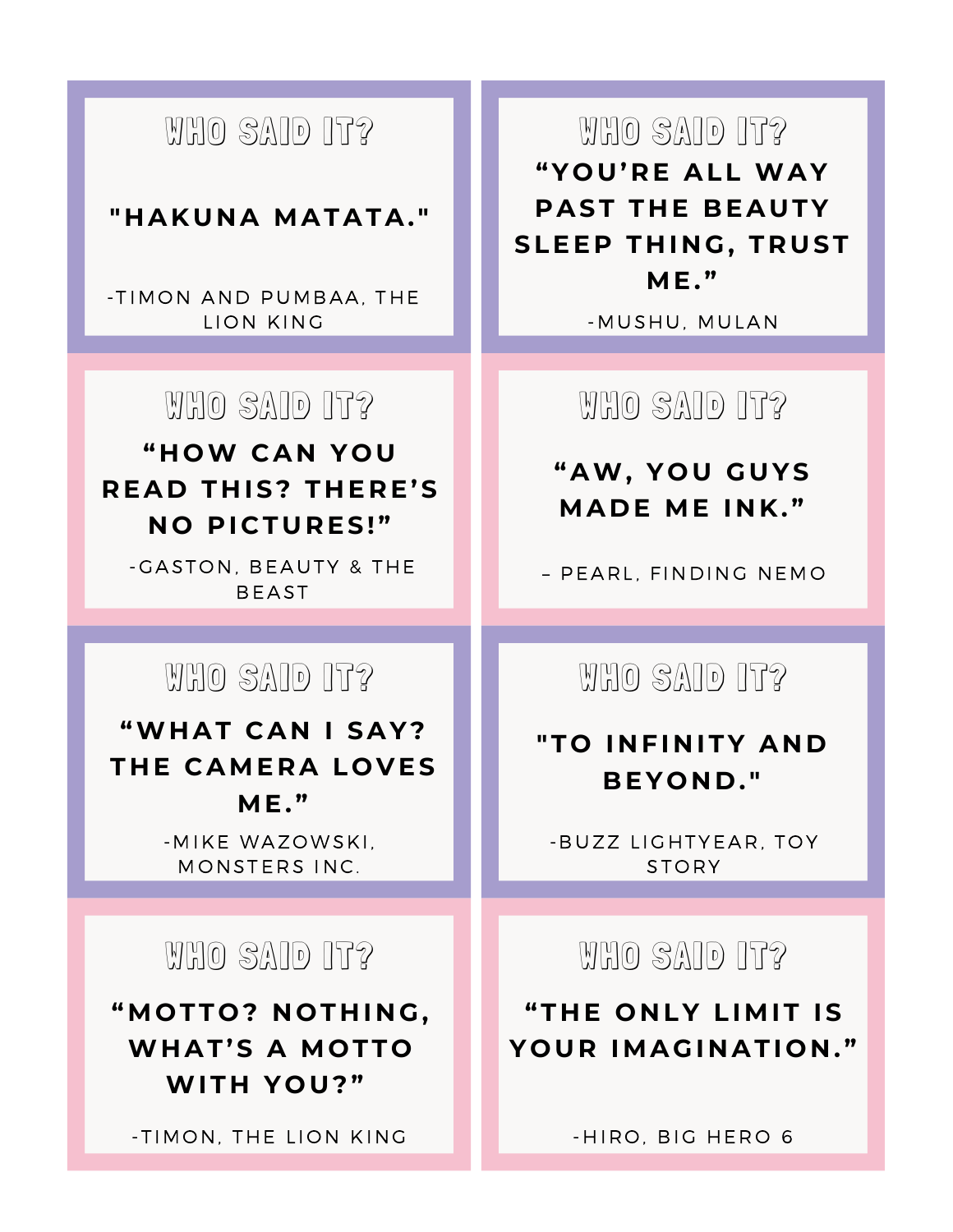# WHO SAID IT?

#### **"LET IT G O . "**

# WHO SAID IT? **"ALL IT TAK ES IS**  $FAITH$   $AND$   $TRUST$ , **O H ! A N D S OMET H I N G I F O RG O T: D UST. "**

## WHO SAID IT?

**"T H E R E'S N O O N E I' D RAT H E R BE, T H A N ME! "**

- RALPH, WRECK-IT RALPH

# WHO SAID IT?

**"FIS H AR E F R IE N D S, N O T F O O D . "**

- BRUCE, FINDING NEMO

# WHO SAID IT?

#### **"WH E R E'S MY SUP E R SUIT? "**

-ELSA, FROZEN - FROZONE, THE **INCREDIBLES** 

> WHO SAID IT? **"BUT T H EY SAY IF Y O U DREAM A THING MORE T H A N O N C E, IT'S SUR E T O C OME T RUE…"**

**CHORES IN CHORES IN CHORES IN CHORES INCORA**, SLEEPING BEAUTY

WHO SAID IT?

#### **" H E T O UC H E D T H E BUTT. "**

– T AD, F INDING NEMO

# WHO SAID IT? **"T R Y T H E GR EY STUFF, IT'S D ELI C I O US! "**

- LUMIERE, BEAUTY & THE **BEAST**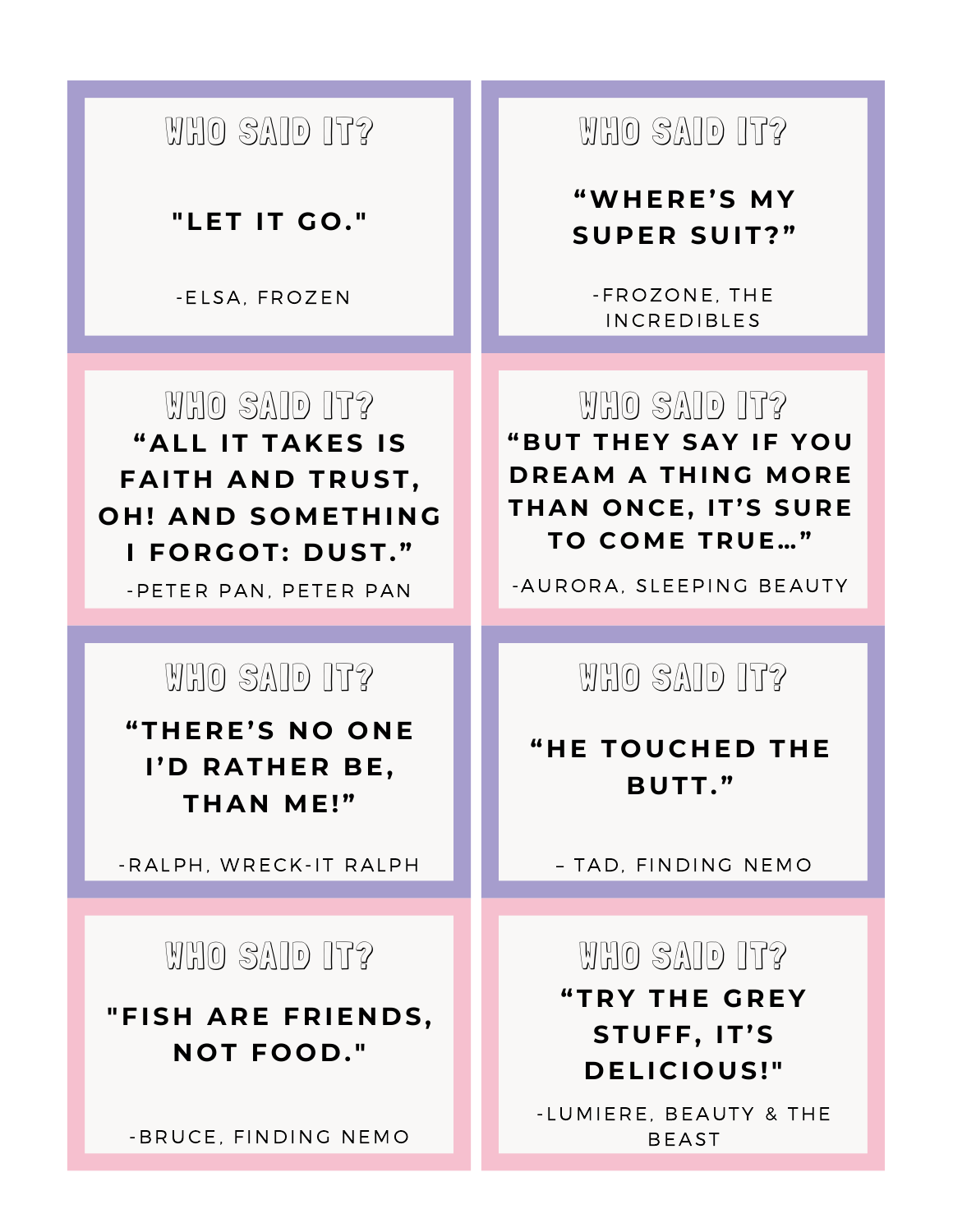WHO SAID IT? **"TE N T H O USA N D YEAR S WILL GI V E Y O U SUC H A C R I C K I N T H E N E C K ! "**



#### **" K ITTY! "**

**CHORES IN MY ROOM CHORES IN MY ROOM** - B O O , MO NSTE R S INC . -MAUI , MO ANA

WHO SAID IT?

**" KA- C H OW! "**

-LIGHTNING MCQUEEN, CARS

WHO SAID IT? **"T H IS IS T H E PAT H I C H O O SE, FAT H E R . WH AT WILL Y O UR S BE? "** -POCAHONTAS, POCAHONTAS

WHO SAID IT? **"T H AT'S T H E FU N N Y T H I N G AB O UT BI R T H D AYS, T H EY' R E K I N D O F A N A N N UAL T H I N G. "** -GENIE, ALADDIN - RAPUNZEL, TANGLED

WHO SAID IT?

**"WH AT CA N I SAY E X C E P T, 'Y O U' R E WEL C OME' . "**

WHO SAID IT?

**" I'LL BE S H O O TI N ' F O R MY OWN H A N D . "**

-MERIDA, BRAVE

WHO SAID IT? **"WH Y, T H E R E'S SEVEN LITTLE C H AI R S! MUST BE SE V E N LITTLE C H IL D R E N . "**

-SNOW WHITE, SNOW WHITE